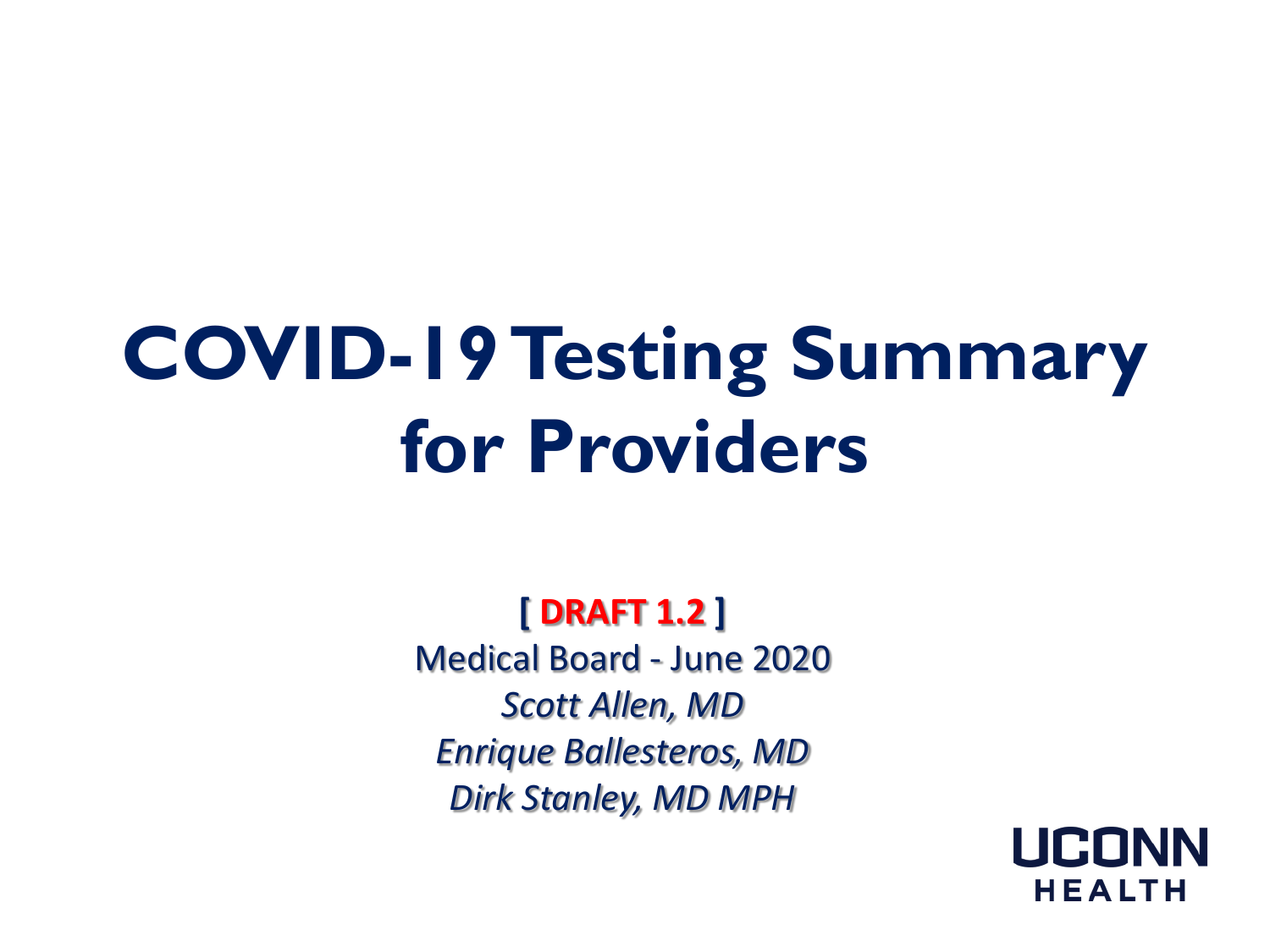# COVID-19 PCR Testing: Indications

Multiple Inpatient, ED, and Ambulatory clinical use cases for RNA PCR ('*Nasal swab'*) testing!

- **1. ED/Inpatient Uses :** 
	- [ **Urgent** ] Admission Planning to L&D / Psych
	- [ **Routine** ] Admission Planning to Med/Surg, IU, ICU
- **2. Inpatient Uses :** 
	- [ *Routine / Urgent* ] **Pre-op, pre-procedure, and pre- immunosuppression** planning
	- [ *Routine / Urgent* ] **Discharge planning** (*e.g. to SNF/LTAC*)

### **3. Ambulatory Uses :**

- [ **Routine** ] SCREENING of ASYMPTOMATIC patients for Pre-Op, pre- procedure, and pre-immunosuppression planning
- [ **Routine** ] SCREENING of ASYMPTOMATIC Staff/Housestaff/Students (*e.g. for Employment / Employee Fitness purposes*)
- [ **Routine** ] DIAGNOSIS of SYMPTOMATIC Patients
- [ **Routine** ] DIAGNOSIS of SYMPTOMATIC Staff/Housestaff/Students

# **HEALTH**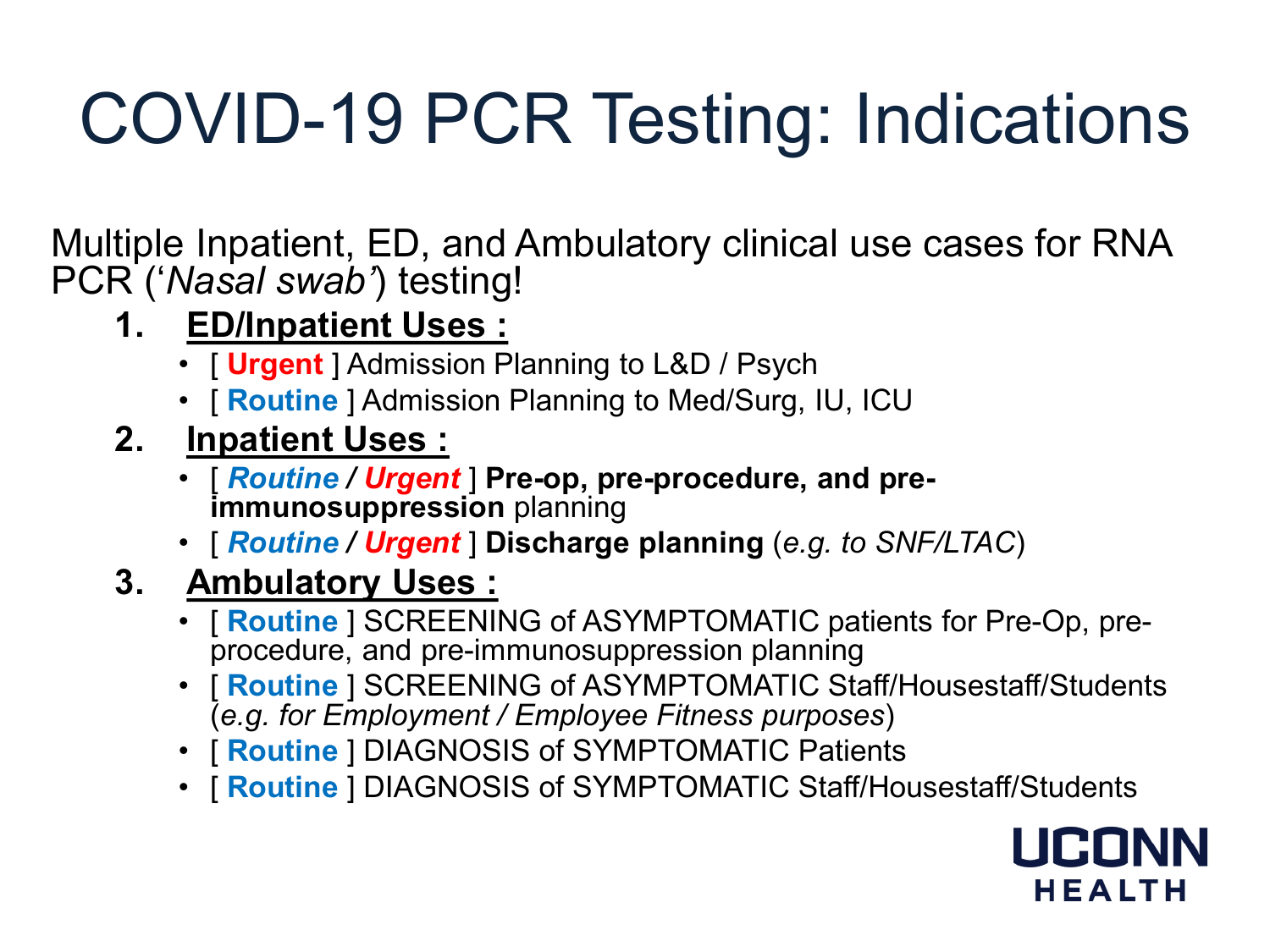# COVID-19 PCR Testing: Order Types

Multiple COVID-19 RNA PCR Tests available :

- 1. COVID-19 WRITTEN ONLY *For creating paper script for collection in an outside agency*
- 2. COVID-19 DPH
- 3. COVID-19 QUEST
- 4. COVID-19 CEPHEID
- 5. COVID-19 QUIDEL
- 6. COVID-19 JAX
- 7. COVID-19 JAX EXT  $\rightarrow$  For planned use by State of CT *Testing*

# **HEALTH**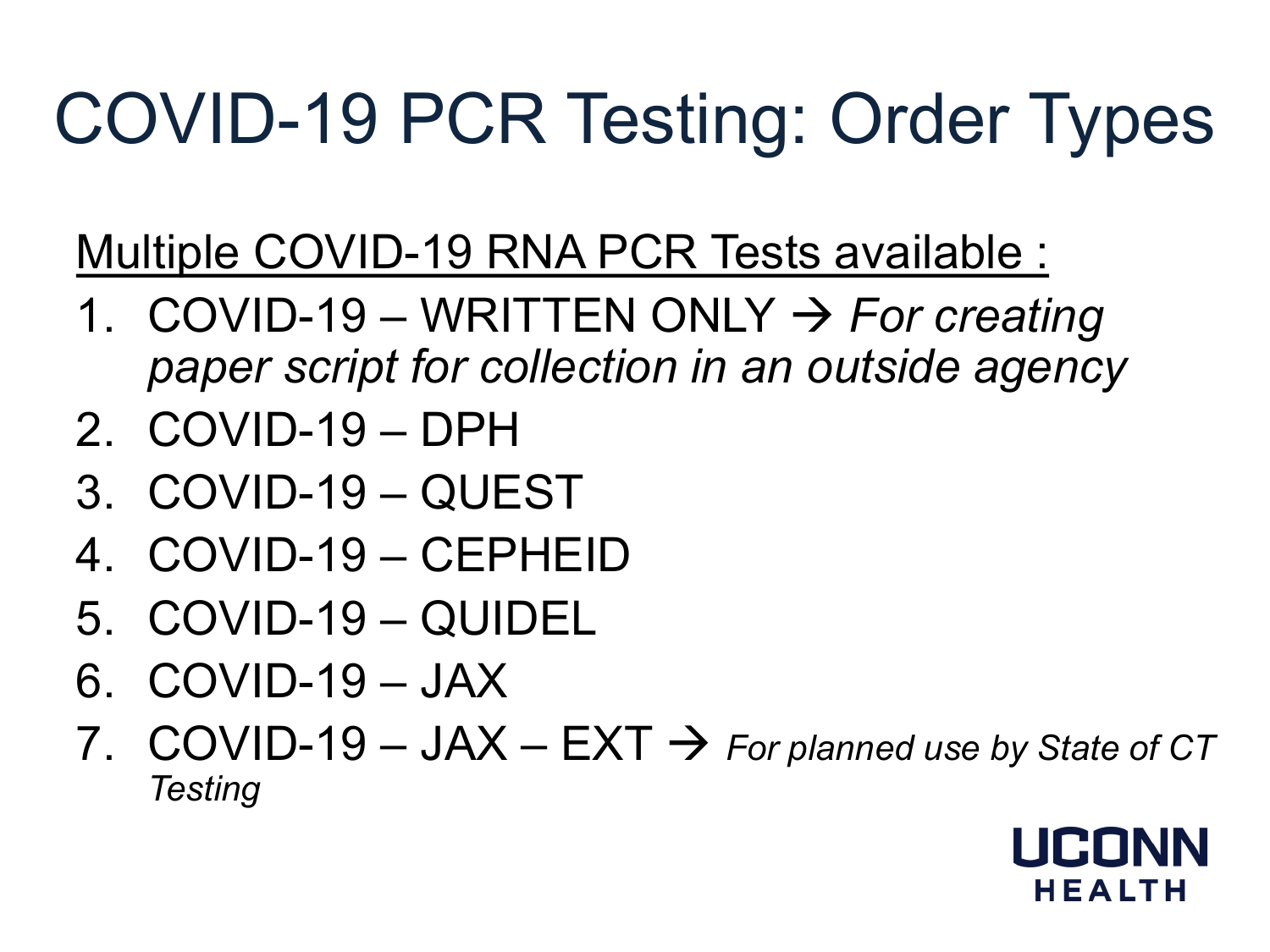## COVID-19 PCR Testing: Order Types

| <b>Mapping</b> | <b>Usual TAT</b> | <b>Status</b>  | Indication                                                                                                                                                                                                                                                                                                                                              |  |
|----------------|------------------|----------------|---------------------------------------------------------------------------------------------------------------------------------------------------------------------------------------------------------------------------------------------------------------------------------------------------------------------------------------------------------|--|
| <b>QUEST</b>   | $3-5$ days       | <b>Routine</b> | <b>DIAGNOSIS of SYMPTOMATIC Patients</b>                                                                                                                                                                                                                                                                                                                |  |
| <b>DPH</b>     | 24-48 hrs        | <b>Routine</b> | <b>ADMISSION PLANNING: Med/Surg</b><br>(alternative)                                                                                                                                                                                                                                                                                                    |  |
| <b>JAX</b>     | 12-24 hrs        | <b>Routine</b> | <b>SCREENING of ASYMPTOMATIC patients</b><br>$\blacksquare$<br>for Pre-Op, pre-procedure, and pre-<br>immunosuppression planning<br><b>SCREENING of ASYMPTOMATIC</b><br>Staff/Housestaff/Students<br>DIAGNOSIS of SYMPTOMATIC<br>Staff/Housestaff/Students<br><b>ADMISSION PLANNING: Med/Surg</b><br><b>DISCHARGE PLANNING</b><br>PRE-OP, PRE-PROCEDURE |  |
| <b>QUIDEL</b>  | $6-24$ hrs       | <b>Routine</b> | To be used for employee testing                                                                                                                                                                                                                                                                                                                         |  |
| <b>CEPHEID</b> | 3 hrs            | <b>Urgent</b>  | ADMISSION PLANNING: Psych, L&D<br>PRE-OP, PRE-PROCEDURE<br><b>DISCHARGE PLANNING</b>                                                                                                                                                                                                                                                                    |  |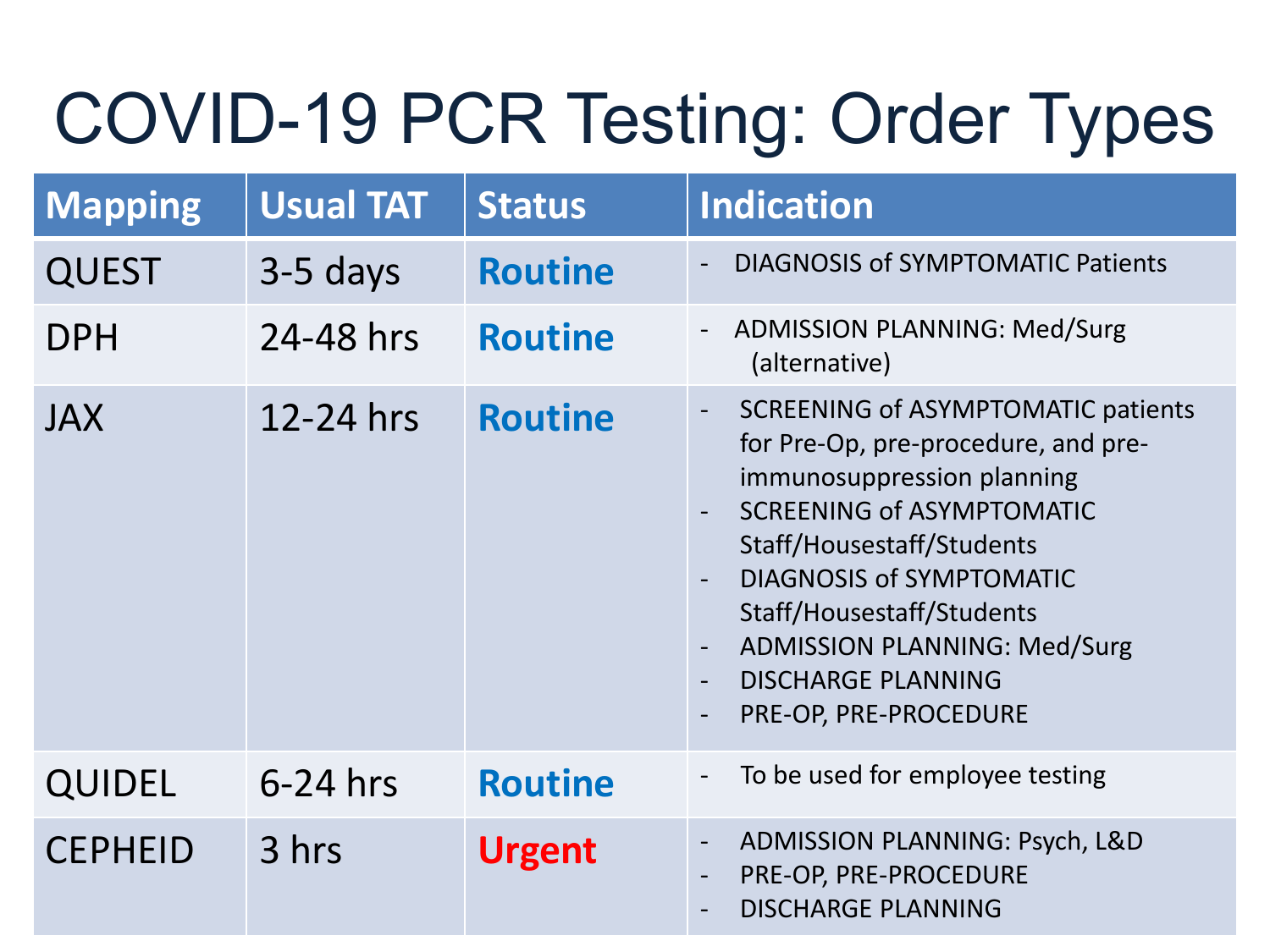# COVID-19 PCR Testing: Order Types

| <b>Mapping</b> | <b>Usual TAT</b> | <b>Status</b>  | <b>Indication</b>                                                                                                                                                                                     | <b>Infection Header</b>                            |
|----------------|------------------|----------------|-------------------------------------------------------------------------------------------------------------------------------------------------------------------------------------------------------|----------------------------------------------------|
| <b>QUEST</b>   | $3-5$ days       | <b>Routine</b> | <b>DIAGNOSIS of SYMPTOMATIC Patients</b><br>$\equiv$                                                                                                                                                  | R/O COVID-19 - Contact<br>and Airborne Precautions |
| <b>DPH</b>     | 24-48 hrs        | <b>Routine</b> | <b>ADMISSION PLANNING: Med/Surg</b><br>(alternative)                                                                                                                                                  | R/O COVID-19 - Contact<br>and Airborne Precautions |
| <b>JAX</b>     | 12-24 hrs        | <b>Routine</b> | <b>DIAGNOSIS of SYMPTOMATIC</b><br>$\blacksquare$<br>Staff/Housestaff/Students<br><b>ADMISSION PLANNING: Med/Surg</b><br>PRE-OP, PRE-PROCEDURE                                                        | R/O COVID-19 - Contact<br>and Airborne Precautions |
|                |                  |                | SCREENING of ASYMPTOMATIC patients for<br>Pre-Op, pre-procedure, and pre-<br>immunosuppression planning<br><b>SCREENING of ASYMPTOMATIC</b><br>Staff/Housestaff/Students<br><b>DISCHARGE PLANNING</b> |                                                    |
| <b>QUIDEL</b>  | $6-24$ hrs       | <b>Routine</b> | To be used for employee testing<br>$\overline{\phantom{a}}$                                                                                                                                           |                                                    |
| <b>CEPHEID</b> | 3 hrs            | <b>Urgent</b>  | ADMISSION PLANNING: Psych, L&D<br>$\sim$<br>PRE-OP, PRE-PROCEDURE<br>$\overline{\phantom{a}}$                                                                                                         | R/O COVID-19 - Contact<br>and Airborne Precautions |
|                |                  |                | <b>DISCHARGE PLANNING</b>                                                                                                                                                                             |                                                    |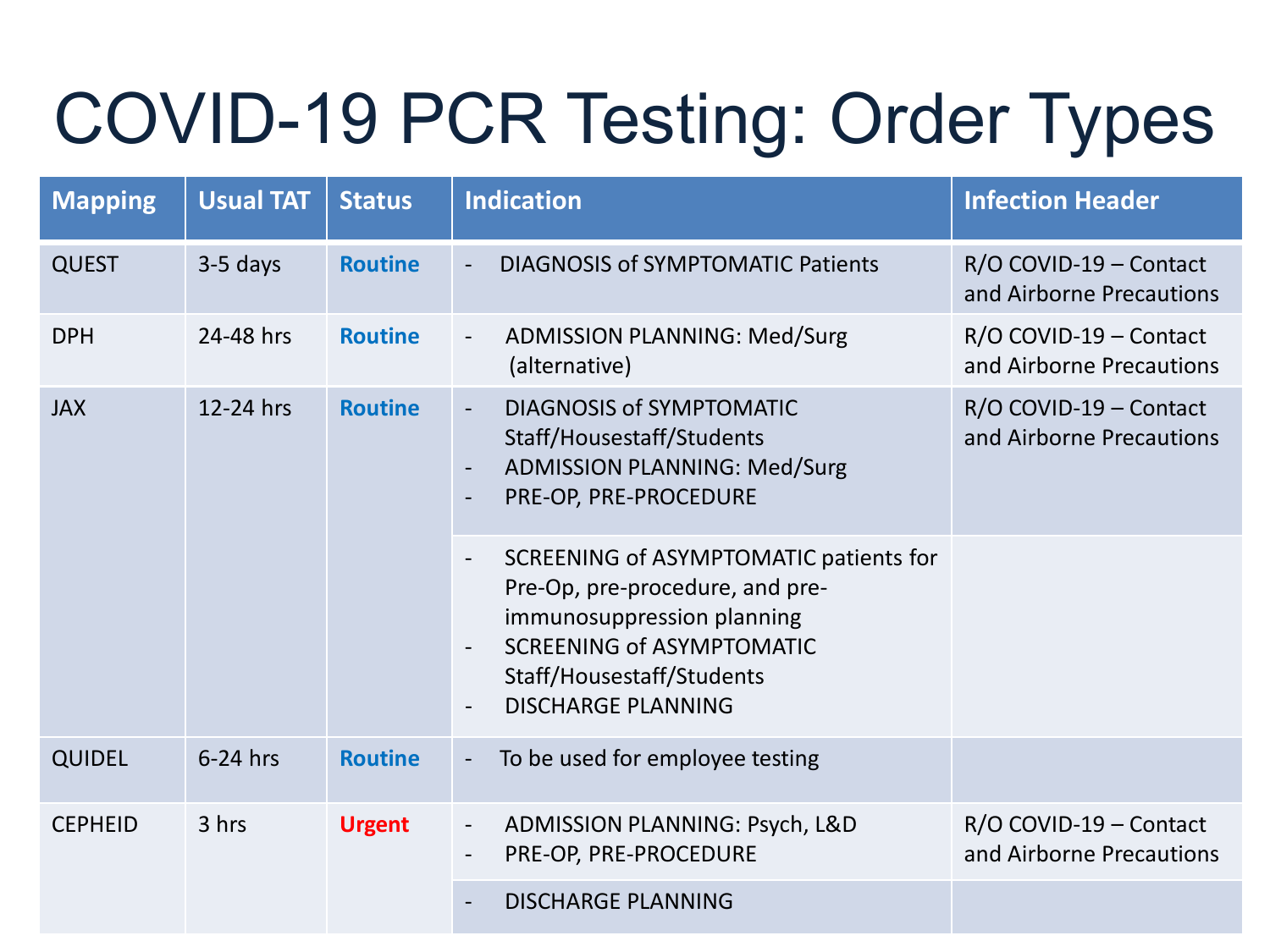# COVID-19 IgG Serologic Testing

### **Eligible patients**

- Symptomatic patients > 14 days with negative SARS-CoV-2 PCR test(s) in the setting of a highly suggestive clinical presentation.
- Evaluate potential convalescent plasma donors.

### **How to Order**

- Order name = "SARS-CoV-2 IgG Antibody"
- Find with search under order entry using "SARS", "COV", "COV-2", "COVID", "COVID-19" and "Coronavirus"

 $TAT = 24$  hours